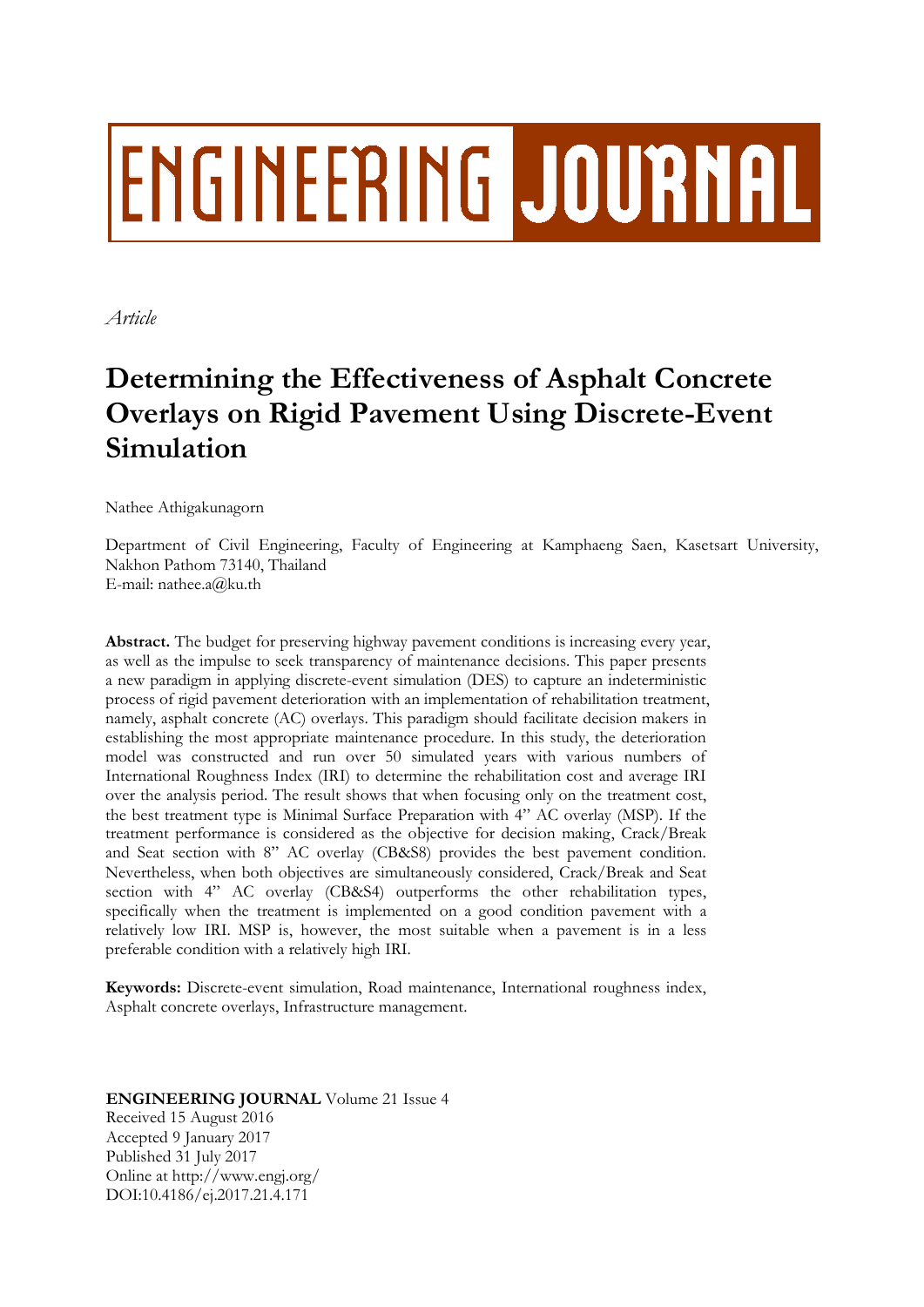#### **1. Introduction**

In 2005, Indiana Department of Transportation (INDOT) established the 10-year transportation program called "Major Moves" to set a long-term plan for improving highway infrastructures in the state of Indiana. The mission of this program is to rehabilitate 6,350 miles of highway and 1,070 bridges, which represent nearly 50% and 20% of the state's inventory. They also committed to invest over \$11 billion on new highway construction and preservation between 2006 and 2015. As such, the annual construction budget has increased from \$750 million to \$1 billion after the program was launched [1].

With the significant budget and the pursuit of the agency's decision justification and transparency, much research has strived to ascertain an optimal or near-optimal solution for highway infrastructure preservation strategy over the past decades. The major approach is to analyze the Life Cycle Cost (LCC) of the asset with respect to a particular pavement condition threshold [2]. Hence, the purpose of this study is to determine a relationship between the threshold, type of the preservation, and average IRI. As a result, decision makers can foresee the impacts on a selection of preservation method and average post-treatment IRI, as a result of pavement condition threshold identification, especially when the budget is fluctuating.

The focus of this study is on a rigid pavement with five different types of asphalt concrete (AC) overlay rehabilitation. The output, however, is not to identify the type of the rehabilitation that yielded neither the minimum budget nor the minimum average IRI. The study aims to present the trade-off solution between different objectives so that any agency can choose the proper highway rehabilitation strategy to suit their needs and budget. Discrete-Event Simulation (DES) was also implemented to reflect the stochastic nature of the traffic and weather load, and deterioration rate of rigid pavement.

#### **2. Literature Review**

Numerous researchers and agencies have dedicated their efforts to determine the optimal solution to the asset management problem, specifically in the area of the road pavement maintenance. The insight of this topic has been developed on both the project and network level through assorted papers to reflect those endeavors and awarenesses (see [3] - [7]). Initially, the decision on the pavement maintenance plan was solely depended on a pavement engineer or an asset manager. This would cause problematic inconsistency of the decision because it relied tremendously upon their past experiences or appetences [8]. The previous maintenance data could be another approach to establish a systematic maintenance program. For instance, IRI threshold was acquired from the mean of past IRI values before the treatment, as seen in [8] - [11]. However, it could not clarify if the data was collected based only on engineering aspects or biased by politics, which could preempt the treatment decision. Consequently, this study will treat the threshold as one of an explanatory variable to observe the optimal IRI threshold for each scenario.

The review of the past literature reveals that pavement deterioration is significantly influenced by climatic and traffic load (see [8] - [15]). Nevertheless, the problem would arise when trying to replicate the fluctuation of these two pavement deterioration factors. In fact, there were some attempts from the past studies to address the fortuitousness of pavement maintenance. For example, [16] applied hazard models to predict the probability of pavement service life exceeding pavement condition thresholds. Furthermore, [17] implemented the event tree-based approach to construct the maintenance cost histogram and the probability of a bridge's component failure.

However, those papers described previously are intensively based on mathematical equations to capture the deterioration process. On the other hand, this study takes advantage of randomness to reproduce the uncertainty of deterioration factors, deterioration, and performance increment after pavement maintenance by using DES, which proved useful, especially for construction process analyses, as documented in the past studies ([18] and [19]). Furthermore, this paper integrates and analyzes two conflicting maintenance objectives, minimizing the maintenance cost and minimizing the average IRI, to obtain the best pavement preservation policy.

#### **3. Performance Model**

To determine the road deterioration, many existing studies have adopted the concept of the pavement performance model. Generally, there are two approaches that are commonly used in establishing a highway performance model: the age-based and condition-based approaches. However, this study applied the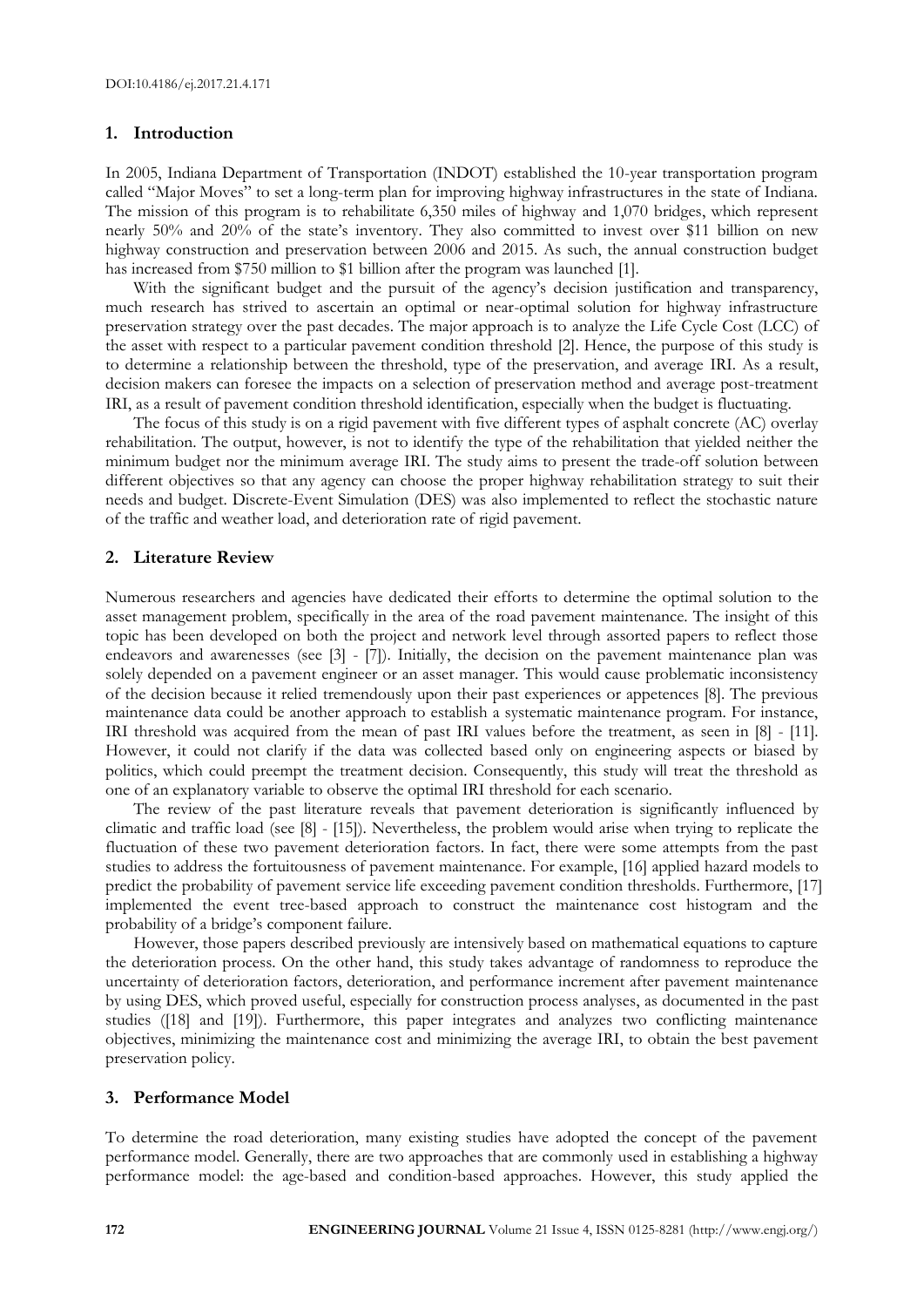condition-based approach regarding its capabilities to include attributes that affect highway performance, although significant effort on data collection is needed [20]. The following section will present the relevant concept that is needed for determining the road deterioration.

#### **3.1. Deterioration Factors and Deterioration Rate**

The deterioration of pavement is contributed to by two dominant aspects, weather and traffic load, which then are utilized as variables to forecast the behavior of highway conditions (see [8], [10], and [14]). The weather and traffic load can be defined as the average annual freeze index in thousands of Celsius-days (ANDX) and average annual truck traffic in millions (AATA), respectively. The highway condition is measured in terms of IRI, as discussed earlier. To calculate the deterioration, this study selected the aggregate performance model that was seen in [16] and [21]-[23]. The benefit of employing the aggregate approach model is that the average of all pavement sections can be analyzed and represented using only one performance model [22]. Hence, for any given ANDX and AADT, IRI (in m/km) in a given year can be computed from the following equation:

$$
IRI = e^{(A+\beta_1*t*AATA+\beta_2*t*ANDX)}
$$
\n<sup>(1)</sup>

where t is time since the pavement has been rehabilitated, while A and βi are the coefficient of the performance model. By differentiating Eq (1) with respect to time *t*, the deterioration rate between any two consecutive years is obtained and shown in Eq (2):

$$
\Delta IRI = (\beta_1 * AATA + \beta_2 * ANDX) * e^{(A+\beta_1 * t * AATA + \beta_2 * t * ANDX)}
$$
\n<sup>(2)</sup>

#### **3.2. Measurement of Effectiveness (MOE)**

Once the highway has been in service, it then would be gradually deteriorated due to traffic and weather until it reaches a threshold. At this point, the pavement will receive some kinds of treatment, which can be routine maintenance, preventive maintenance, rehabilitation, or reconstruction. After the treatment, the pavement condition will be improved and result in an immediate IRI reduction. This is referred to as performance jump (PJ) or IRI Drop. Normally, this jump can be expressed in a single constant or in a mathematical formula, which has the pre-treatment IRI value as an explanatory variable. This study determines five different types of rehabilitation, which are i) Minimal Surface Preparation with 4" AC overlay (MSP) ii) Minimal Surface Preparation with Saw and Seal of 4" AC overlay (S&S) iii) Intensive Surface Preparation with 4" AC overlay (ISP) iv) Crack/Break and Seat section with 4" AC overlay (CB&S4) and v) Crack/Break and Seat section with 8" AC overlay (CB&S8). Table 1 explains more details of each treatment types. Note that the PJ or IRI Drop equation for each rehabilitation type with some modification will be discussed later in this paper.

Moreover, PJ or IRI Drop is classified as having short-term effectiveness since it measures how much the pavement condition suddenly improves just after one of the treatments from the above-mentioned paragraph is implemented. Long-term effectiveness is the other approach to measure the effectiveness of the treatment, which can be measured in term of average IRI throughout the highway service life or average service life. The average service life is the time elapsed since the last rehabilitation to the next, and can be determined using Eq. (3):

$$
Average Service Life = \frac{Analysis period}{Number of rehabilitation during analysis period}
$$
 (3)

#### **3.3. Simulation Model**

Figure 1 represents the pavement deterioration and rehabilitation model. It starts when  $t = 0$ , which can be either a road pavement has been newly constructed or rehabilitated. At this time, the time elapsed since the last maintenance is also  $0$  (TmLstMtn =  $0$  in Fig. 1). Next, the current IRI of the road will be compared with the predetermined IRI threshold. If the present IRI does not exceed the IRI threshold, there is no need for the pavement to undergo any treatment. Hence, the IRI will be increasing with respect to the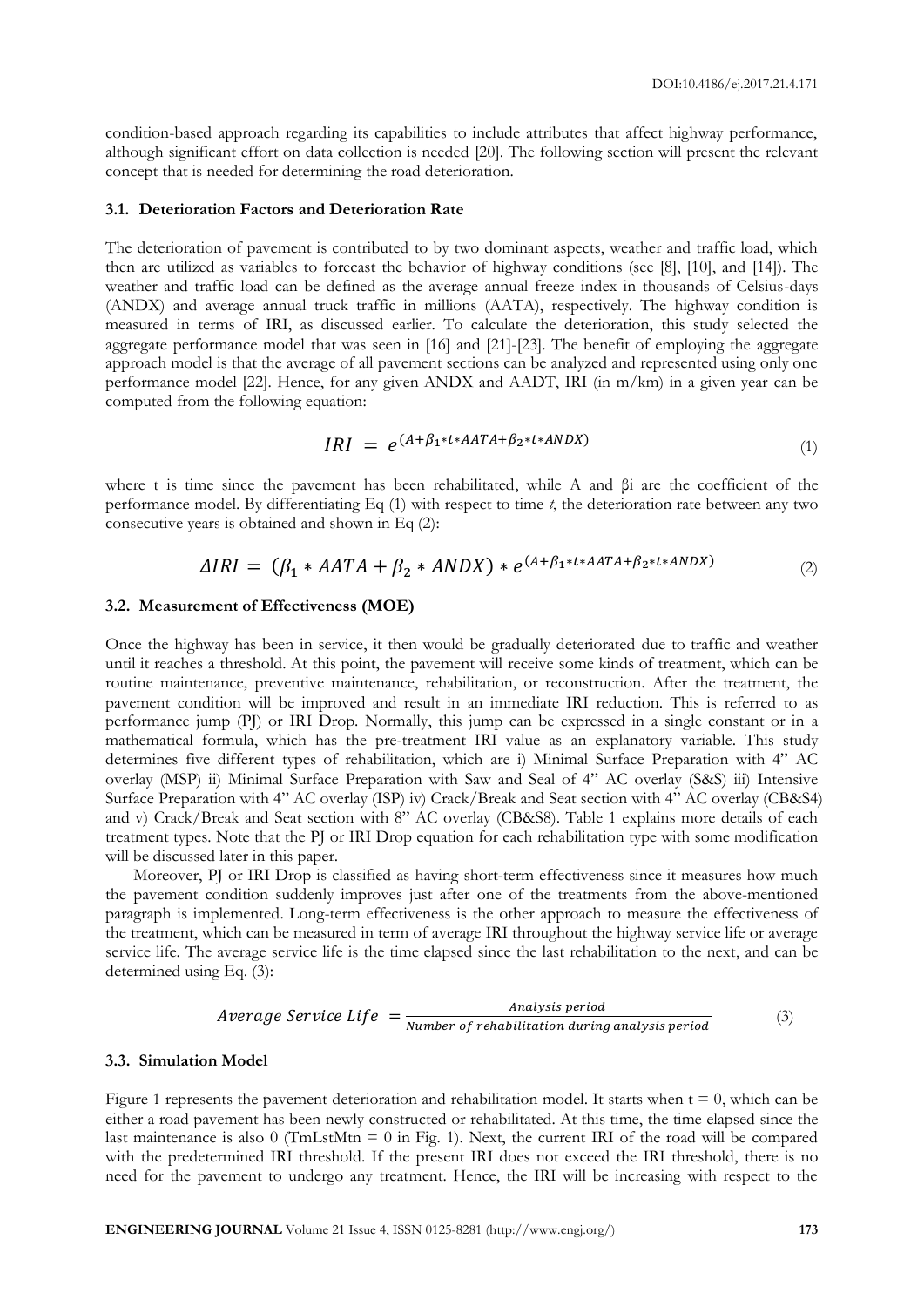climatic and traffic loads determined from Eq. (2). The new IRI must be computed using Eq. (4) and TmLstMtn will increase by 1. This process is represented on the left-hand side of Fig. 1. On the other hand, if the current already exceeds the IRI threshold, this means the road will receive a treatment, which will cause IRI Drop and improve the pavement condition. The new IRI is obtained from Eq. (5) and TmLstMtn is reset to 0. This process is indicated on the right-hand side of Fig. 1, and the entire process will repeat again until it reaches the analysis period.

| Table 1. Description of Treatment types. ([22], [23], and [24]) |  |  |
|-----------------------------------------------------------------|--|--|
|-----------------------------------------------------------------|--|--|

| Treatment<br>Type | <b>Treatment Description</b>                                                                                                                                                                                                                                                                                                                                                                                                                                                                                                                            |
|-------------------|---------------------------------------------------------------------------------------------------------------------------------------------------------------------------------------------------------------------------------------------------------------------------------------------------------------------------------------------------------------------------------------------------------------------------------------------------------------------------------------------------------------------------------------------------------|
| <b>MSP</b>        | Minimal surface preparation performed the following works: potholes filling (limited<br>patching), crack repair and sealing, joint stabilization, and partial- and full-depth patching,<br>if warranted. When severe faulting occurred on the section, diamond grinding was<br>included in the treatment. The 4" (102-mm)-thick AC overlay was then placed after the<br>preparation.                                                                                                                                                                    |
| S&S               | Minimal surface preparation performed the following works: potholes filling (limited<br>patching), crack repair and sealing, joint stabilization, and partial- and full-depth patching,<br>if warranted. When severe faulting occurred on the section, diamond grinding was<br>included in the treatment. Saw and seal AC overlay was implemented over existing PCC<br>pavement joints and working cracks. The 4" (102-mm)-thick AC overlay was then placed<br>after the preparation.                                                                   |
| <b>ISP</b>        | Intensive surface preparation performed the following works: existing partial- and full-<br>depth patch removal and replacement, implementing additional partial- and full-depth<br>patching, correcting poor load transfer at joints and/or working cracks by full-depth<br>patching or retrofitting, retrofitting subsurface edge drainage system, and performing<br>undersealing, if necessary. The treatment also included diamond grinding and shoulder<br>rehabilitation. The 4" (102-mm)-thick AC overlay was then placed after the preparation. |
| CB&S4             | This treatment used fracturing (cracking and/or breaking) and the seating process on<br>existing jointed Portland cement concrete pavement (JPCP) to reduce slab size and<br>minimize or eliminate reflection cracking in the AC overlay. The subsurface edge drainage<br>system was retrofitted. The 4" (102-mm)-thick AC overlay was then placed after the<br>preparation.                                                                                                                                                                            |
| CB&S8             | This treatment used fracturing (cracking and/or breaking) and the seating process on<br>existing JPCP to reduce slab size and minimize or eliminate reflection cracking in AC<br>overlay. Subsurface edge drainage system was retrofitted. The 8" (203-mm)-thick AC<br>overlay was then placed after the preparation.                                                                                                                                                                                                                                   |

$$
New IRI = IRI + \triangle IRI \tag{4}
$$

$$
New IRI = IRI - IRI\_Drop
$$
\n<sup>(5)</sup>

However, when substituting the analysis from the deterministic to indeterministic approach, it is necessary to employ a simulation program that is capable of replicating the stochastic nature of the highway deterioration process. The program must enable a user to represent the random behavior of the process to any statistical distribution. The EZStrobe [25] simulation program is selected in this study, with the advantage of being equipped with model animation, which is helpful for model verification. The first step to simulate the process using EZStrobe is to construct the Activity Cycle Diagram (ACD). In general, the ACD corresponds to a network of activities and flow of resources in that particular process. This research imitates and discretizes the deterioration and rehabilitation process shown in Fig. 1 to activities, then converts it into ACD for simulation in EZStrobe. The ACD of this process is depicted in Fig. 2.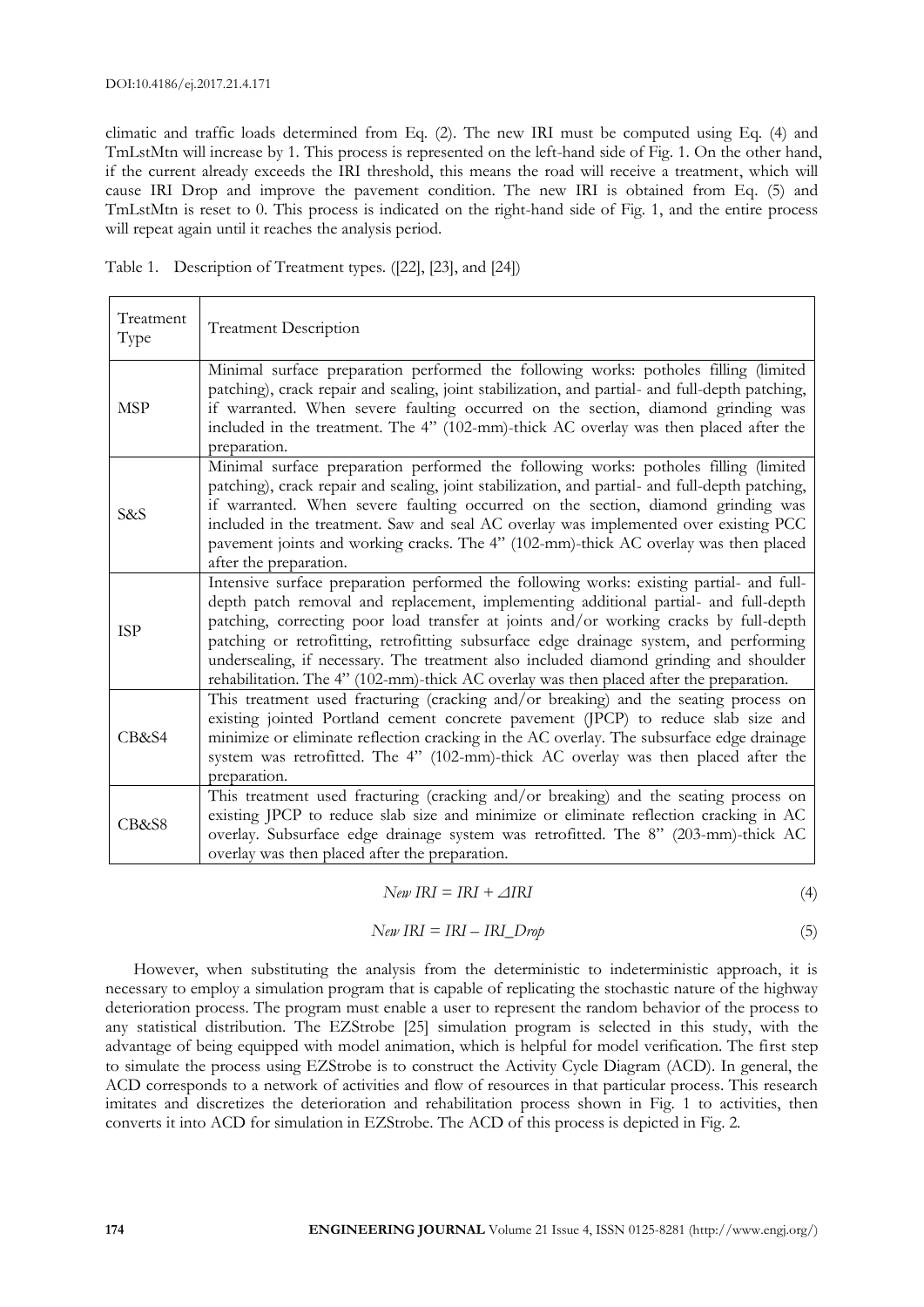

Fig. 1. Pavement deterioration and rehabilitation model.



Fig. 2. Activity cycle diagram of pavement deterioration and pavement rehabilitation in EZStrobe.

**ENGINEERING JOURNAL** Volume 21 Issue 4, ISSN 0125-8281 (http://www.engj.org/) **175**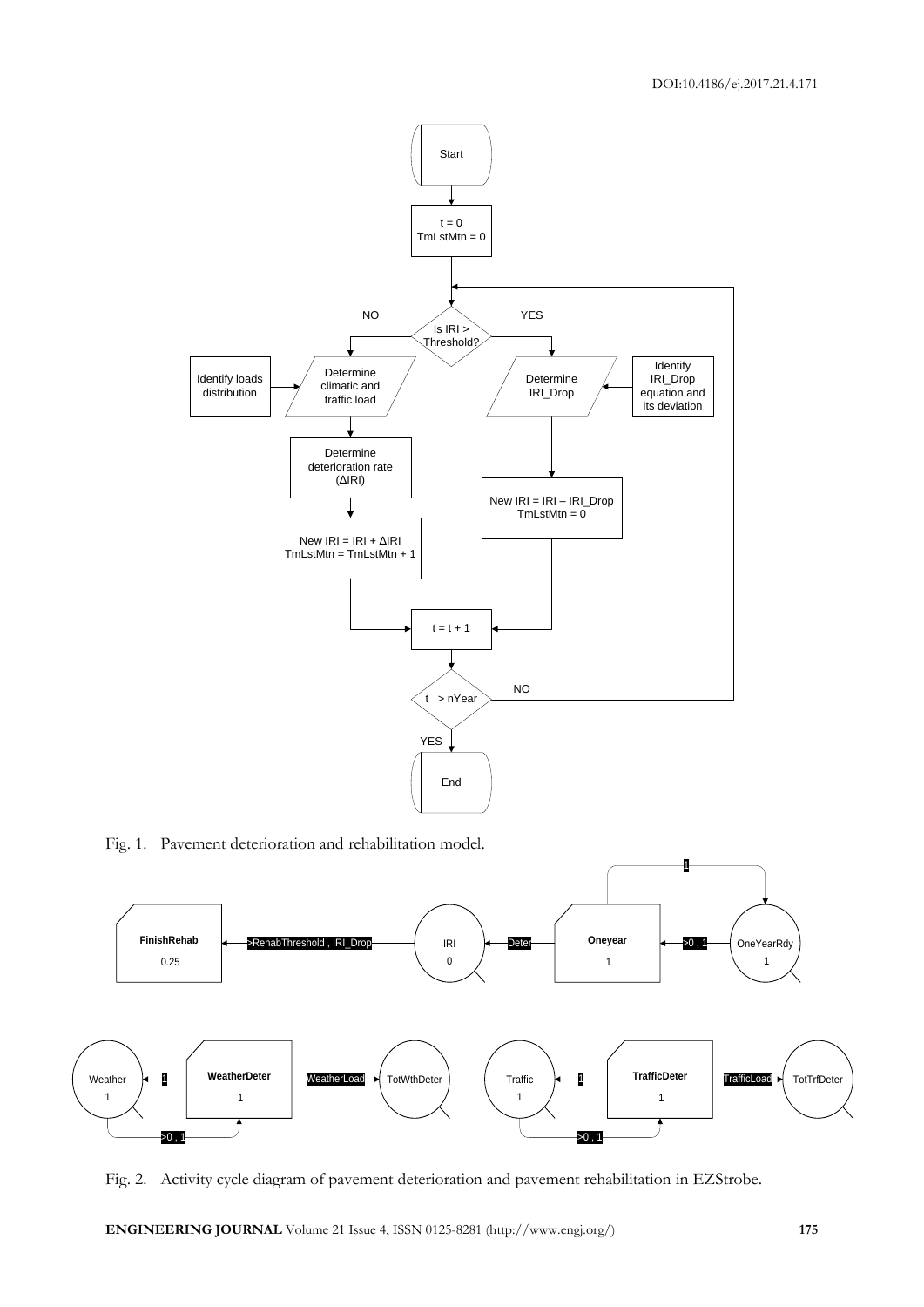#### 3.3.1. Model description

The benefit of the ACD is that it intuitively understands what happens in the model if the user knows the role of each element. In Fig. 2, there are a queue (round shape), a condition activity (combi, truncated rectangle), and a draw link connected queue node to and from combi. The first part of a link (for example >0) to a combi specifies the condition to draw resources from the queue with the amount specified in the second part, whereas the link from combi to queue indicates only the amount of resources drawn into the queue.

It is assumed in this model that the deterioration and rehabilitation will happen at the end of each year. Therefore, at the end of each year in simulation time, three activities are bound to finish at the same time. Those activities are WeatherDeter, TrafficDeter, and Oneyear combi. Next, EZStrobe will simulate the weather and traffic load according to a predefined distribution of each activity to calculate the deterioration rate from Eq. (2) for that given year. This is referred to as the WeatherLoad, TrafficLoad, and Deter variable in Fig. 2. As the simulation time proceeds, the number in the IRI queue is piling up (i.e., the length of the IRI queue is getting longer). This is similar to the pavement, which deteriorates if it does not receive any treatment and also is similar to the process described on the left-hand side of Fig. 1. The RehabThreshold variable is the predetermined threshold (in term of IRI) specified by a decision maker to direct EZStrobe to initiate FinishRehab combi instance (i.e., an agency has decided to rehabilitate the highway) if the number accumulating in IRI queue exceeds the RehabThreshold value. Hence, the condition of the pavement will be improved and the IRI value will be reduced by the amount specified from the IRI\_Drop variable. This is the same process as depicted on the right-hand side of Fig. 1.

#### 3.3.2. Model parameters

To analyze the rehabilitation performance on rigid pavement, some parameters and performance models must be stated. For instance, WeatherDeter and TrafficDeter are assigned as input variables to compute deterioration (Deter in Fig. 2) by using Eq. (2). Furthermore, to take the uncertainty of this process into account, some of the statistical distributions should be implemented. Thus, instead of using a fixed value for AATA, one might assign AATA to be uniformly distributed between the minimum to maximum value. However, it might not be reasonable if we leave all calculations to randomness since it is known that there is a relationship between IRI and the time since the highway was last preserved. This would cause a problem in fitting deterioration rate to any distribution, but the rate does not have independence and identical distribution (IID) characteristics. Yet, we can simulate the stochastic behavior of the process by fitting the deviation of the real data and the trend line (which is depicted by an equation) instead [26].

Table 2 shows i) three coefficients for computing in Eq. (2), namely, A,  $\beta_1$ , and  $\beta_2$  ii) the equation to evaluate IRI Drop, and iii) the treatment unit cost in 1,000 dollars per lane-km. These parameters and equations were retrieved from the past research ([22] and [23]). The primary data source of this research was retrieved from Specific Pavement Study-6 (SPS-6), which focuses on the rehabilitation effectiveness on JPCPs. Note further that the SPS-6 is the part of the long-term pavement performance (LTPP) program, which gathered pavement data throughout the USA ([22] and [24]).

Additionally, for the PJ equation, IRI Drop is a function of the current pavement IRI, i.e., the current pavement IRI is the explanatory variable of IRI Drop. Moreover, it is assumed that the deviation between values from the equations and real values are uniformly distributed, which is also presented in Table 2. In addition, it is further assumed that the distribution of AATA and AATX for any given year will follow triangular [3,5,7] and triangular [0.35,0.44,0.52], respectively. The predicted traffic growth rate over the simulation period is taken from the previous study and assumed to be 1.55% [8].

# **4. Results**

The model described in the aforementioned section was run for 50 simulated years to determine the effectiveness of rehabilitation types on rigid pavement, both short-term (sudden IRI Drop) and long-term (average IRI over 50 years). The initial IRI was assumed to be zero, which should not alter the result of the short-term performance. For the long-term performance, this could slightly increase the treatment effectiveness but will not impact the comparison between the treatments. Furthermore, the IRI threshold was set from 1.5 to 3.5 m/km with the incremental of 0.25 to study the impact of the threshold to total unit cost, average IRI, and average IRI Drop. To avoid fluctuation of the results, the simulation was then run in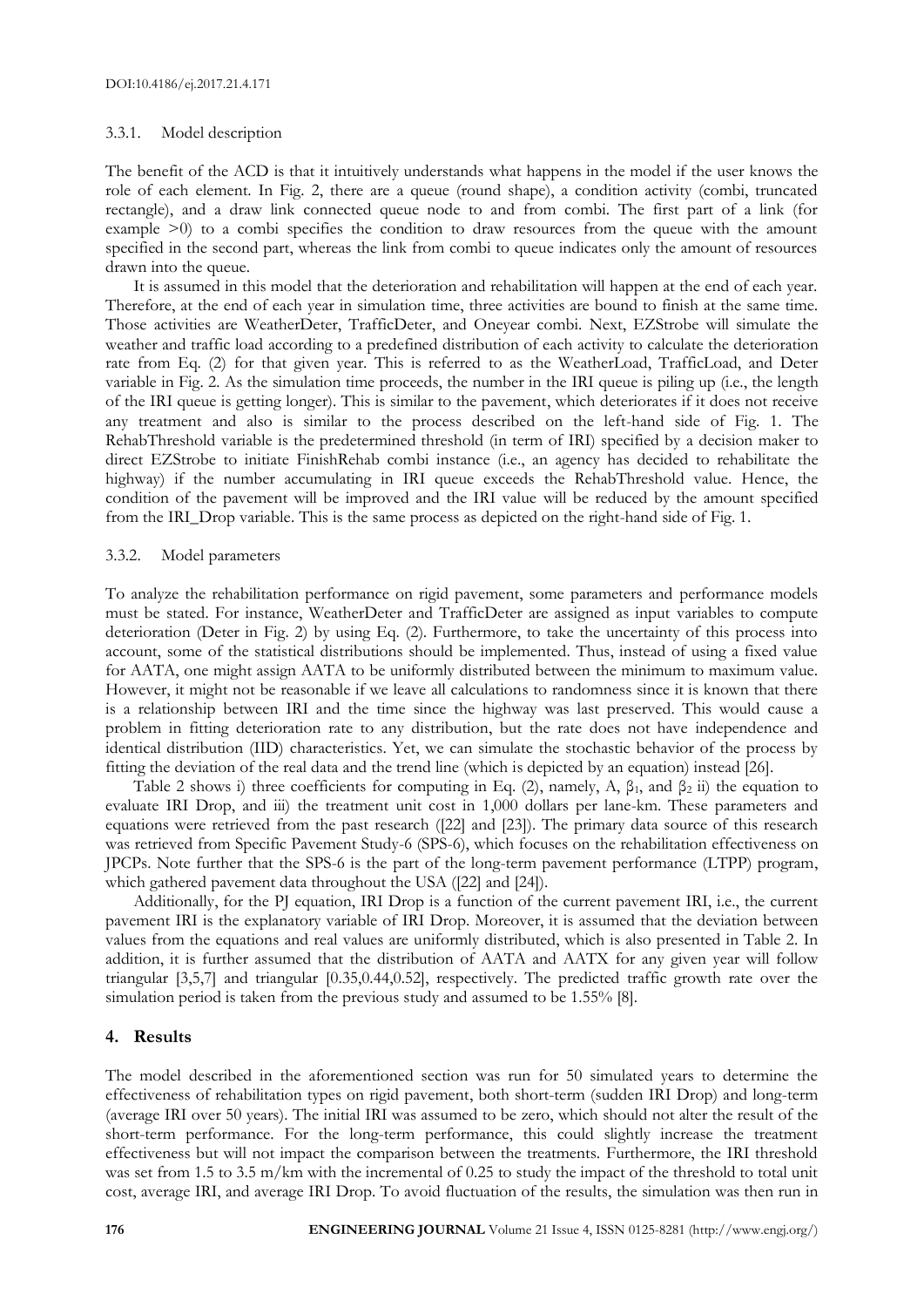20 replications for each treatment scheme and the seed that controls the random number stream was fixed to ensure that each scheme would experience the same impact of the random number stream. The example of the program output was illustrated in Fig. 3. It was one of 20 replications that presented the IRI of the pavement through the simulation period when the rehabilitation type and IRI threshold were MSP and 1.5 m/km, respectively.

| Treatment<br>Type | А        | $\beta_1$ | $\beta$ 2 | Assumed<br>deviation | IRI Drop                  | Assumed<br>deviation | Unit Cost<br>$(\$1,000$<br>per<br>lane-km) |
|-------------------|----------|-----------|-----------|----------------------|---------------------------|----------------------|--------------------------------------------|
| <b>MSP</b>        | $-0.025$ | 0.015     | 0.053     | $U[-0.1, 0.1]$       | $y = 2.0389*ln(x)-0.3273$ | $U[-0.1, 0.05]$      | U[350,650]                                 |
| S&S               | 0.006    | 0.017     | 0.051     | $U[-0.1, 0.1]$       | $y = 2.1727*ln(x)-0.3892$ | $U[-0.1, 0.02]$      | U[350,650]                                 |
| <b>ISP</b>        | 0.031    | 0.032     | 0.022     | $U[-0.1, 0.1]$       | $y = 2.186*ln(x)-0.4552$  | $U[-0.05, 0.05]$     | U[350,650]                                 |
| CB&S4             | $-0.013$ | 0.02      | 0.033     | $U[-0.1, 0.1]$       | $y = 1.6637*ln(x)-0.067$  | $U[-0.15, 0.05]$     | U[350,650]                                 |
| CB&S8             | $-0.126$ | 0.017     | 0.086     | $U[-0.1, 0.1]$       | $y = 2.6771*ln(x)-0.7868$ | $U[-0.02, 0.05]$     | U[800,1200]                                |

Table 2. Performance model parameter for each rehabilitation type ([22] and [23]).



Fig. 3. Performance curve of the pavement from EZStrobe.

#### **4.1. Condition Performance of Rehabilitation**

Pavement condition after receiving a treatment was investigated for short and long-term effectiveness. Figure 4 plotted the short-term effectiveness of different rehabilitation types using average IRI Drop as an indicator against the IRI threshold. It was found that the treatment that yielded the most average IRI Drop (i.e., the best short-term effectiveness) was CB&S8; however, there was not a significant difference among these five rehabilitation types when the IRI threshold was 2 m/km or lower. In fact, at an IRI threshold equal to 1.5 m/km, CB&S8 produces the worst IRI Drop. It is important to note that this indicator alone is definitely not sufficient to prove the performance of any treatment types over the others because IRI Drop is normally a function of the current pavement IRI. In the other words, the worse pavement condition will result in the higher IRI Drop.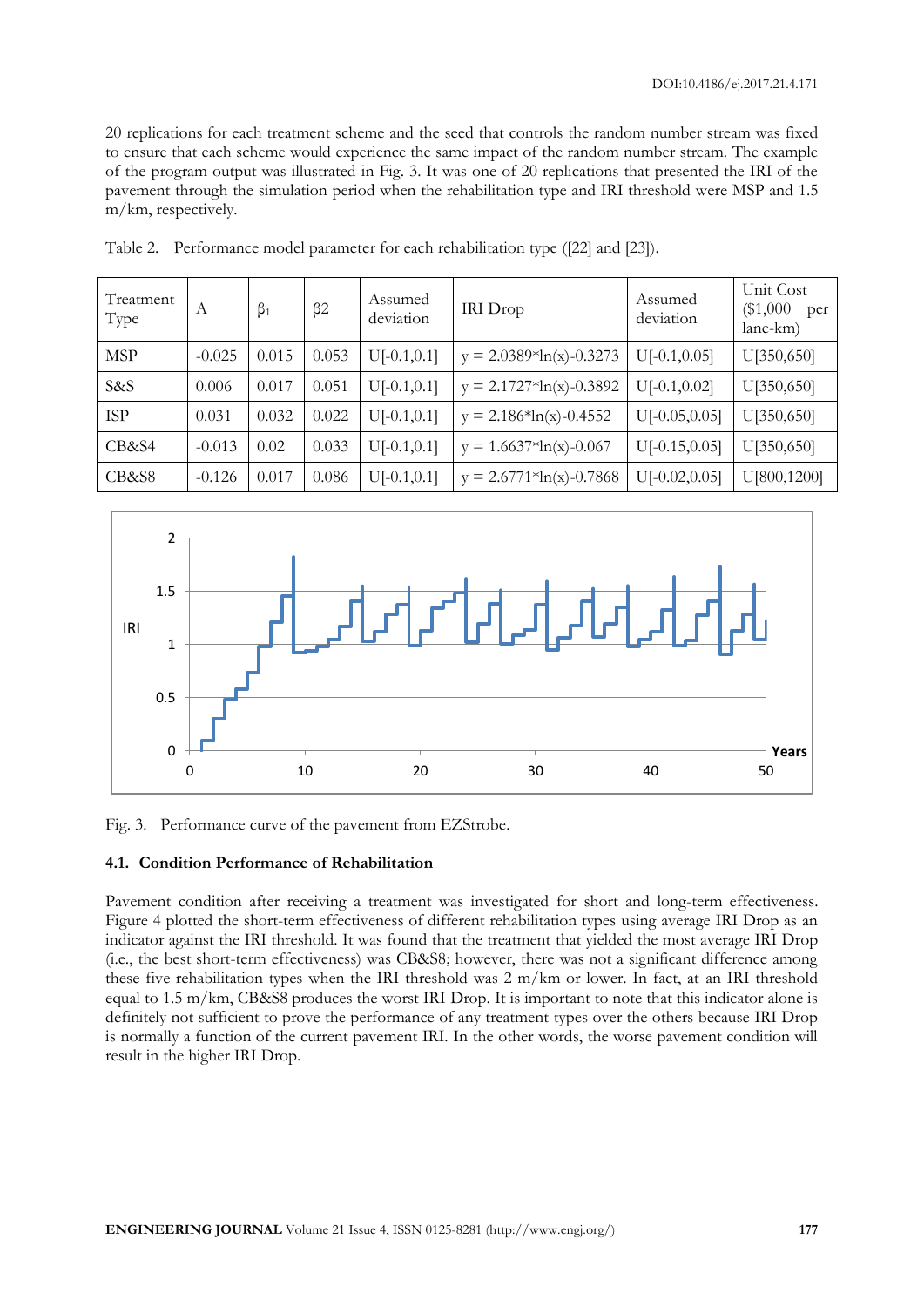

Fig. 4. Short-term performance of the treatment (average IRI drop at various IRI thresholds).

The long-term effectiveness was thus evaluated by observing the average IRI over the 50-year period and the result was presented in Fig. 5. This study confirmed that the most effective rehabilitation treatment on a rigid pavement was CB&S8 since it produced the lowest average IRI over the simulation period. Moreover, from both figures, the worst performance rehabilitation was CB&S4, except when the IRI threshold was below 1.75 m/km. It is interesting to further investigate that once the pavement performance is excellent (i.e., average IRI is very low), the worst treatment type (CB&S4) will be selected over the best one (CB&S8).



Fig. 5. Long-term performance of the treatment (Average IRI at various IRI thresholds).

### **4.2. Cost of Rehabilitation Scheme**

The total lifetime unit costs for each treatment type at different thresholds were collected from the model and demonstrated in Fig. 6. Unlike when pavement condition was considered, the most economical rehabilitation type of rigid pavement was MSP, whereas the most expensive treatment was CB&S8. The reason was that for CB&S8, the AC overlay depth was twice as thick as the others. The study then extended to analyze the cost effectiveness (CE) for each treatment by Eq. (6). Note that benefit defined in the study is nonmonetized because it is much easier to evaluate than monetized benefit, and can be defined as an average service life [9].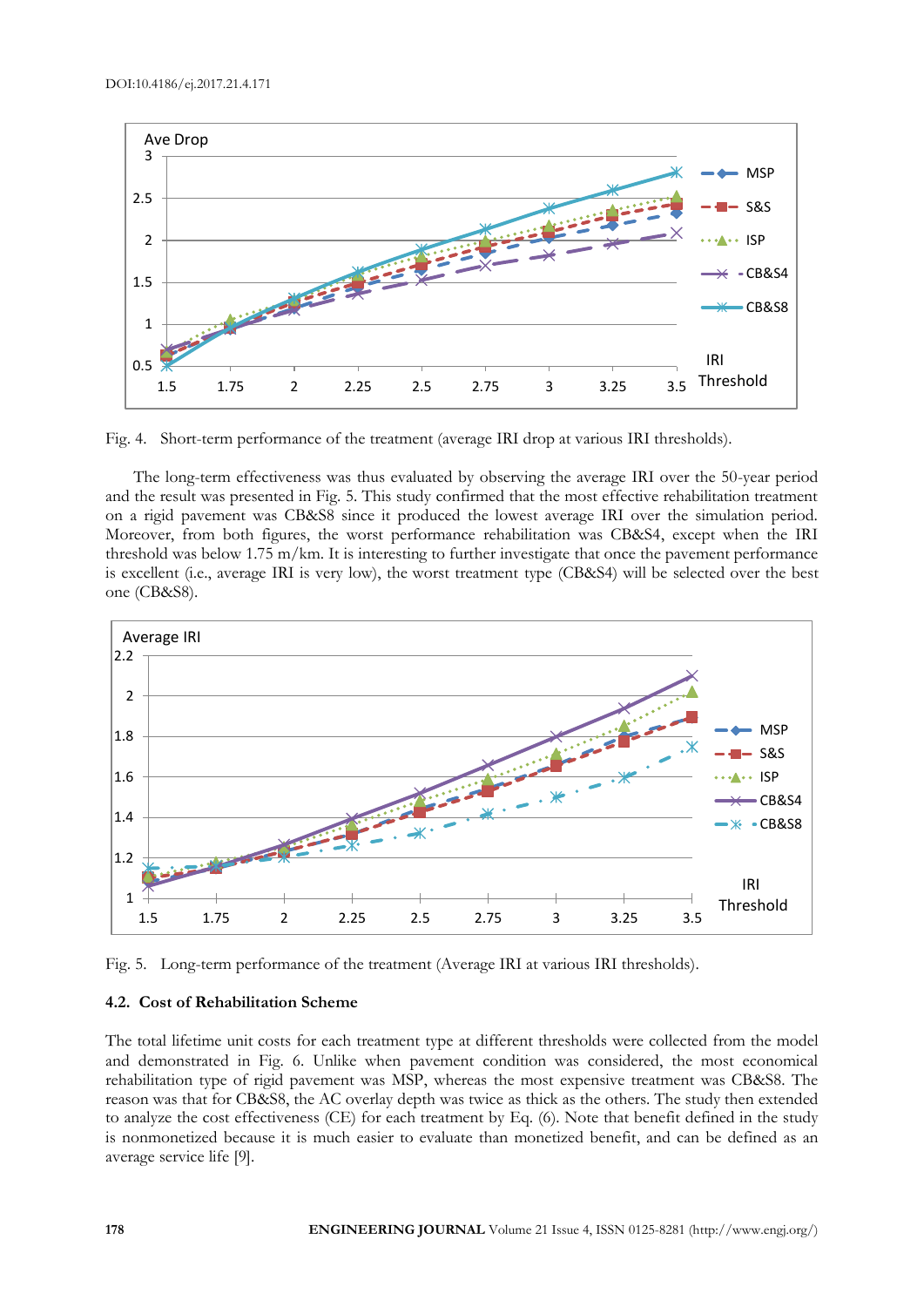

Fig. 6. Total rehabilitation unit cost at various IRI thresholds.

Figure 7 presented the CE for each treatment when the treatment threshold was varied. The results verified the finding discussed earlier that the most effective treatment in term of monetary value was MSP, but the two treatments at the bottom (ISP and CB&S8) were not notably different, as presented in Fig. 6.



Fig. 7. Cost effectiveness at various IRI thresholds.

# **4.3. Multi-objective Optimization and Pareto Front**

From the past two subsections, it is not rational to conclude which treatment is deemed to dominate over the others if one of the aspects, either cost or performance, is considered individually. Thus, they both should be investigated simultaneously to form the multi-objective optimization, and the outcome of the analysis should be a set of non-dominated answers for both aspects [2]. Consequently, it depends on the agency's preference and policy to choose one among those solutions on the Pareto Front depicted in Fig. 8 to perform the maintenance plan.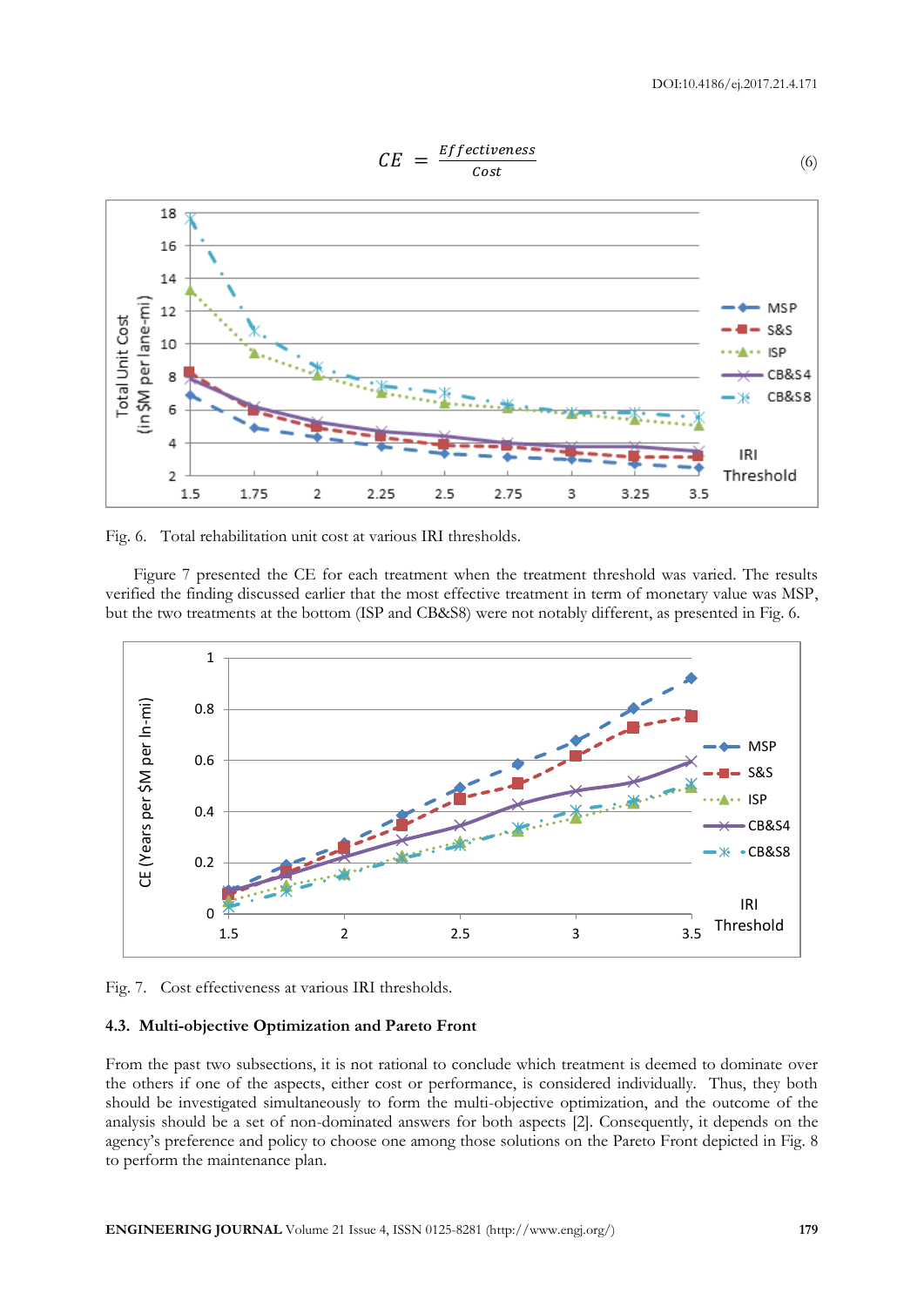It was seen that the utopia point in this study was presented when unit cost and average IRI roughly equaled \$2.53 million (MSP) and 1.062 m/km (CB&S4), respectively. The most effective treatment when considering unit cost and average IRI together (i.e., the treatment that has the most points on the Pareto Front) was MSP. However, if excellent pavement condition is required (i.e., the IRI threshold is set to be relatively low), CB&S4 could be implemented instead of MSP since the Pareto Front was shifted from MSP to the CB&S4 line, as shown in Fig. 8.



Fig. 8. Trade-off between unit cost and average IRI.

#### **5. Conclusion and Recommendation**

The new approach to enumerate the effectiveness of five rehabilitation types on a rigid pavement was discussed in this paper. This approach includes the indeterministic part in both existing deterioration and performance formula for the treatment to change the analysis from the deterministic to stochastic method to map the uncertainty of pavement behavior. The deterioration process was discretized and simulated by the EZStrobe simulation program.

The model was run for 50 simulated years with 20 replications. The result revealed that when one discipline was taken into the account, the best performance treatment (the lowest average IRI) was CB&S8, while the MSP method was the most economical treatment. The Pareto Front was constructed to examine both conflicting aspects simultaneously and establish non-dominated solutions. It was also found that the minimum average IRI over the 20 replications was 1.062 m/km when CB&S4 was the rehabilitation type and the IRI threshold was 1.5 m/km, whereas the minimum unit cost was \$2.53 million per lane-km if MSP was implemented with a 3.5-m/km IRI threshold.

There are few issues that could enhance and verify the outcomes of the study. First, the analysis should be evaluated at the network level. User equilibrium with some sources of uncertainty should be potentially implemented to initiate traffic load in the network and see the impact of road pavement conditions to the traffic load, and vice versa. Second, this study assumed that IRI is directly correlated to user costs. However, the further study should explicitly investigate the relationship of pavement condition to user costs under the stochastic behavior, which might possibly change the agency's decision on rehabilitation type. This is because road users are nowadays considered to be an agency's customers and their demands for exceptional pavement condition are becoming greater than before.

This study had a fixed period of simulation time. This might be a problem because one treatment activity could happen closer to the end of that period than the others and the study did not consider the benefit beyond that period. The remedy of this issue is to calculate the monetary value of pavement's remaining service life and then subtract it from the total cost. Last, another performance measurement can be included in trade-off analysis so that agencies will have more information and confidence for finalizing their maintenance plans. Furthermore, when performing trade-off analysis, it is not necessary to pair those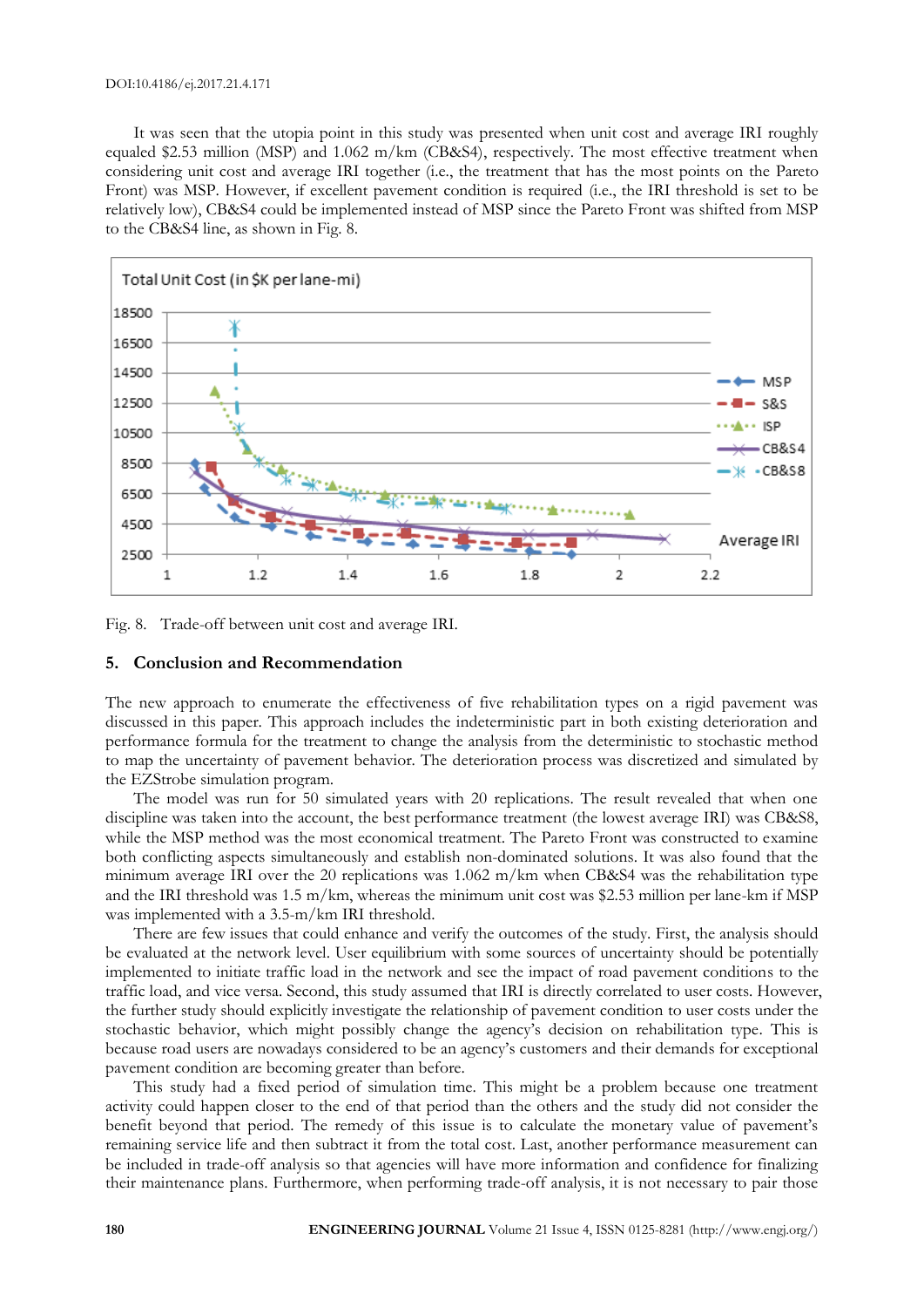two performance measurements. There are three or more ways trade-off can be analyzed together to determine the most optimum solution for the agency's asset management program. Those additional measurement factors can be average speed, budget, or crash rate.

#### **References**

- [1] Indiana Department of Transportation. (2015). Major Moves. [Online]. Available: http://www.in.gov/indot/2407.htm, Accessed on: 19 July 2016.
- [2] D. M. Frangapol and M. Liu, "Maintenance and management of civil infrastructure based on condition, safety, optimization, and life-cycle cost," *Structure and infrastructure engineering*, vol. 3, no. 1, pp. 29-41, Mar. 2007.
- [3] N. Athigakunagorn, "Using real options theory to enhance highway asset intervention scheduling," Ph.D. Dissertation, School of Civil Engineering, Purdue Univ., West Lafayette, IN, 2015.
- [4] D. M. Frangapol, D. Saydam, and S. Kim, "Maintenance, management, life-cycle design and performance of structures and infrastructures: a brief review," *Structure and infrastructure engineering*, vol. 8, no. 1, pp. 1-25, Jan. 2012.
- [5] T. F. Fwa and K. C. Sinha, and J. D. Riverson, "Highway routine maintenance programming at network level," *Journal of Transportation Engineering*, vol. 114, no. 8, pp. 539-554, Sep. 1988.
- [6] M. B. Khurshid, "A framework for establishing optimal performance thresholds for highway asset interventions," Ph.D. Dissertation, School of Civil Engineering, Purdue Univ., West Lafayette, IN, 2010.
- [7] S. Labi, G. Lamptey, and S. H. Kong, "Effectiveness of microsurfacing treatments," *Journal of Transportation Engineering*, vol. 133, no. 5, pp. 298-307, May 2007.
- [8] G. Lamptey, S. Labi, and Z. Li, "Decision support for optimal scheduling of highway pavement preventive maintenance within resurfacing cycle," *Decision Support Systems*, vol. 46, no. 1, pp. 376-387, Dec. 2008.
- [9] M. Irfan, M. Khurshid, and S. Labi, "Determining the service life of thin hot-mix asphalt overlay by means of different performance indicators," *Transportation Research Record: Journal of the Transportation Research Board*, vol. 2108, pp. 37-45, 2009.
- [10] M. B. Khurshid, M. Irfan, S. Labi, and K. C. Sinha, "Cost effectiveness of rigid pavement rehabilitation treatments," in *Proceedings of 7th International Conference on Managing Pavement Assets (ICMPA)*, Calgary, Canada, 2008.
- [11] S. Labi, G. Lamptey, S. Konduri, and K. C. Sinha, "Part 1: Pavement management: Analysis of longterm effectiveness of thin hot-mix asphaltic concrete overlay treatments," *Transportation Research Record: Journal of the Transportation Research Board*, vol. 1940, pp. 1-12, 2005.
- [12] A. Ahmed, S. Labi, Z. Li, and T. Shields, "Aggregate and disaggregate statistical evaluation of the performance-based effectiveness of long-term pavement performance specific pavement study-5 (LTPP SPS-5) flexible pavement rehabilitation treatments," *Structure and Infrastructure Engineering*, vol. 9, no. 2, pp. 172-187, Feb. 2013.
- [13] J. Hiller and J. Roesler, "Determination of critical concrete pavement fatigue damage locations using influence lines," *Journal of Transportation Engineering*, vol. 131, no. 8, pp. 599-607, Aug. 2005.
- [14] P. Lu and D. Tolliver, "Pavement pre-and post-treatment performance models using LTPP data," *Journal of the Transportation Research Forum*, vol. 51, no. 3, pp. 67-81, 2012.
- [15] G. P. Ong, T. Nantung, and K. C. Sinha, "Indiana pavement preservation program," Purdue Univ., West Lafayette, IN, FHWA/IN/JTRP-2010/14, 2010.
- [16] M Irfan, M. B. Khurshid, S. Labi, and W. Flora, "Evaluating the cost effectiveness of flexible rehabilitation treatments using different performance criteria," *Journal of Transportation Engineering*, vol. 135, no. 10, pp. 753-763, Mar. 2009.
- [17] A. D. Orcesi and D. M. Frangopol, "A stakeholder probability-based optimization approach for costeffective bridge management under financial constraints," *Engineering Structures*, vol. 33, no. 5, pp. 1439-1449, May 2011.
- [18] W. Jiradamkerng, "Evaluation of EZStrobe simulation system as a tool in productivity analysis: A case study—Precast concrete hollow-core slab installation," *Engineering Journal*, vol. 17, no. 2, pp. 75–84, 2013.